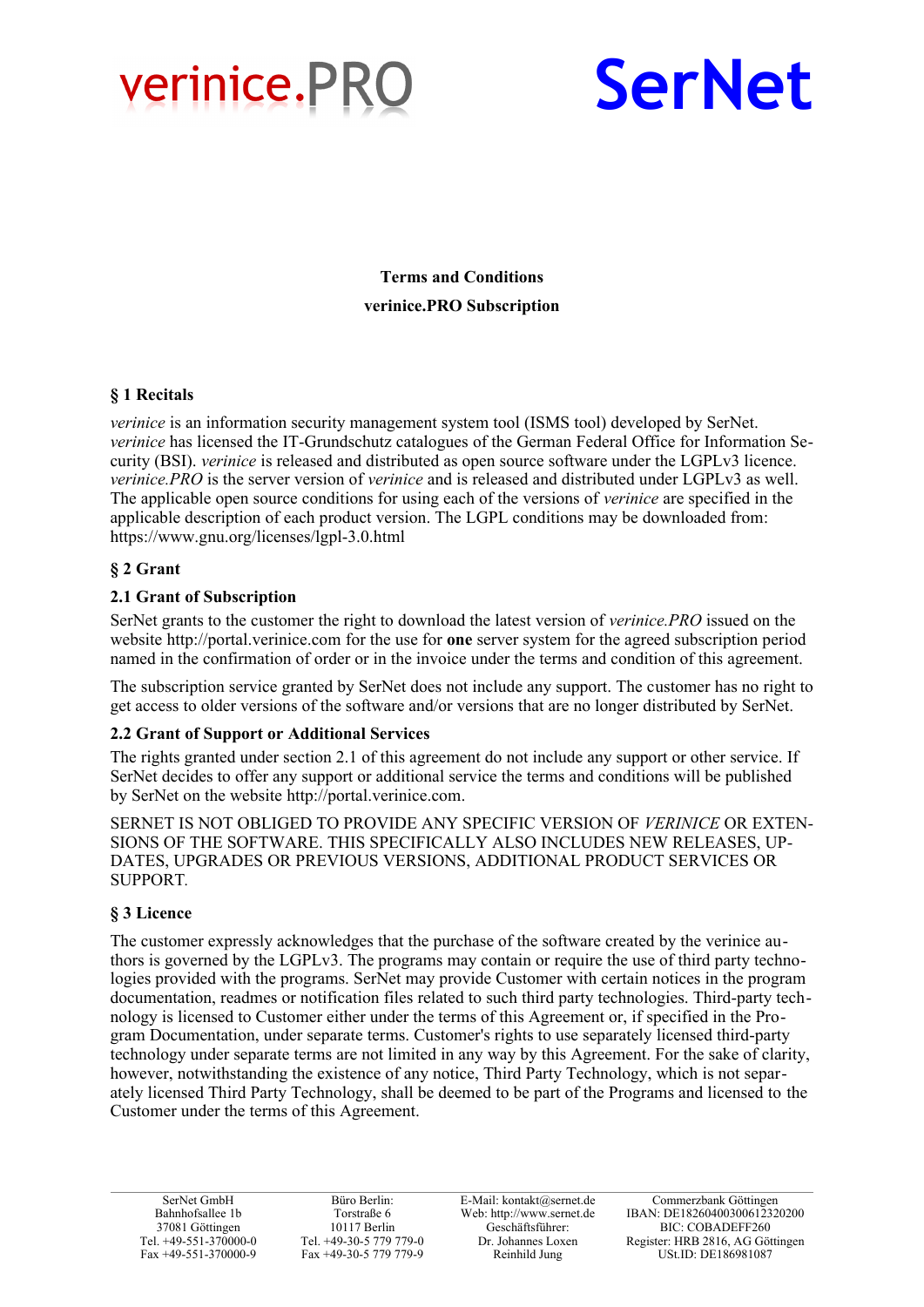## **§ 4 Trademarks** *verinice* **and SerNet**

The customer acknowledges that *"verinice"* and "SerNet" are trademarks of SerNet. The customer is not entitled to use the trademarks without prior written consent of SerNet. No express or implied licence or other rights to use the trademarks are granted to the customer under this agreement.

### **§ 5 Access, Term, Payments, Payment Conditions**

### **5.1 Access**

Upon signature of this agreement the customer will receive a password key for the update function of *verinice*.

The customer will keep the key confidential and will use the key for its own internal uses and will not make it available to any third party. The customer agrees to buy a verinice.PRO subscription for every server system.

Sale and rent of *verinice.PRO* are not permitted.

## **5.2 Term and Termination**

The contract duration starts after the activation of the customer's account and the subscription, which occurs after billing and payment.

The contract can be cancelled after the first period of subscription at the earliest. The contract ends automatically after the period of subscription.

SerNet is entitled to stop or terminate the access to verinice software downloads if one of the following conditions applies:

- the customer is in default of due payment obligations under this agreement
- the customer uses the *verinice* software in breach of the terms of this agreement
- the customer is in breach of the applicable terms of the open source licence
- the customer uses the trademarks *verinice* or SerNet against the § 4 of this agreement

SerNet is further entitled to terminate the subscription with immediate effect if SerNet becomes aware that the provision or the use of the *verinice* software infringes any intellectual property rights of a third party. In this case SerNet will refund the portion of the subscription fee corresponding to the re maining period of the selected subscription term. Any further claims are excluded.

Any rights to use verinice software that has been downloaded before termination of this subscription contract are NOT affected by the termination of the subscription contract itself. According to GPL the user keeps all rights regarding the downloaded software after termination of the subscription contract.

#### **§ 6 Limitation of Liability, Warranties**

#### **6.1 Limitation of Liability**

SERNET SHALL ONLY BE LIABLE FOR DAMAGES ON WHATEVER LEGAL GROUNDS IN THE EVENT OF GROSS NEGLIGENCE. THIS DOES NOT APPLY IN CASE OF PHYSICAL INJURY AND IN CASE OF THE GERMAN PRODUCT LIABILITY LAW INJURY AND IN CASE OF THE GERMAN PRODUCT LIABILITY LAW (PRODUKTHAFTUNGSGESETZ). SER NET ASSUMES LIABILITY WITH LIMITATION TO THE CONTRACTUAL ANTICIPATED TYPICAL TYPES OF DAMAGES IN CASES FOR EACH SLIGHTLY NEGLIGENT BREACH OF ESSENTIAL CONTRACTUAL OBLIGATIONS. LIABILITY FOR LOSS OF PROFIT, FAIL OF MATERIALIZED SAVINGS OR OTHER INDIRECT CONSEQUENTIAL DAMAGES AS WELL AS DAMAGES AT RECORDED DATA ARE EXCLUDED. NO-FAULT LIABILITY AS DEFINED IN 536 A BGB IS EXCLUDED. THE LIMITATION OF LIABILITY SHALL ALSO APPLY ON THE LIABILITY OF REPRESENTATIVES AND ORGANS OF SERNET.

### **6.2 Warranties**

The customer acknowledges that *verinice* is an open source software. SerNet does not make any warranties that the *verinice* software is a fit for any specific purpose of the customer except as otherwise agreed upon in writing. All claims based on the supply of *verinice* shall be barred after 12 months from the first download of the respective *verinice* version by the statute of limitations.